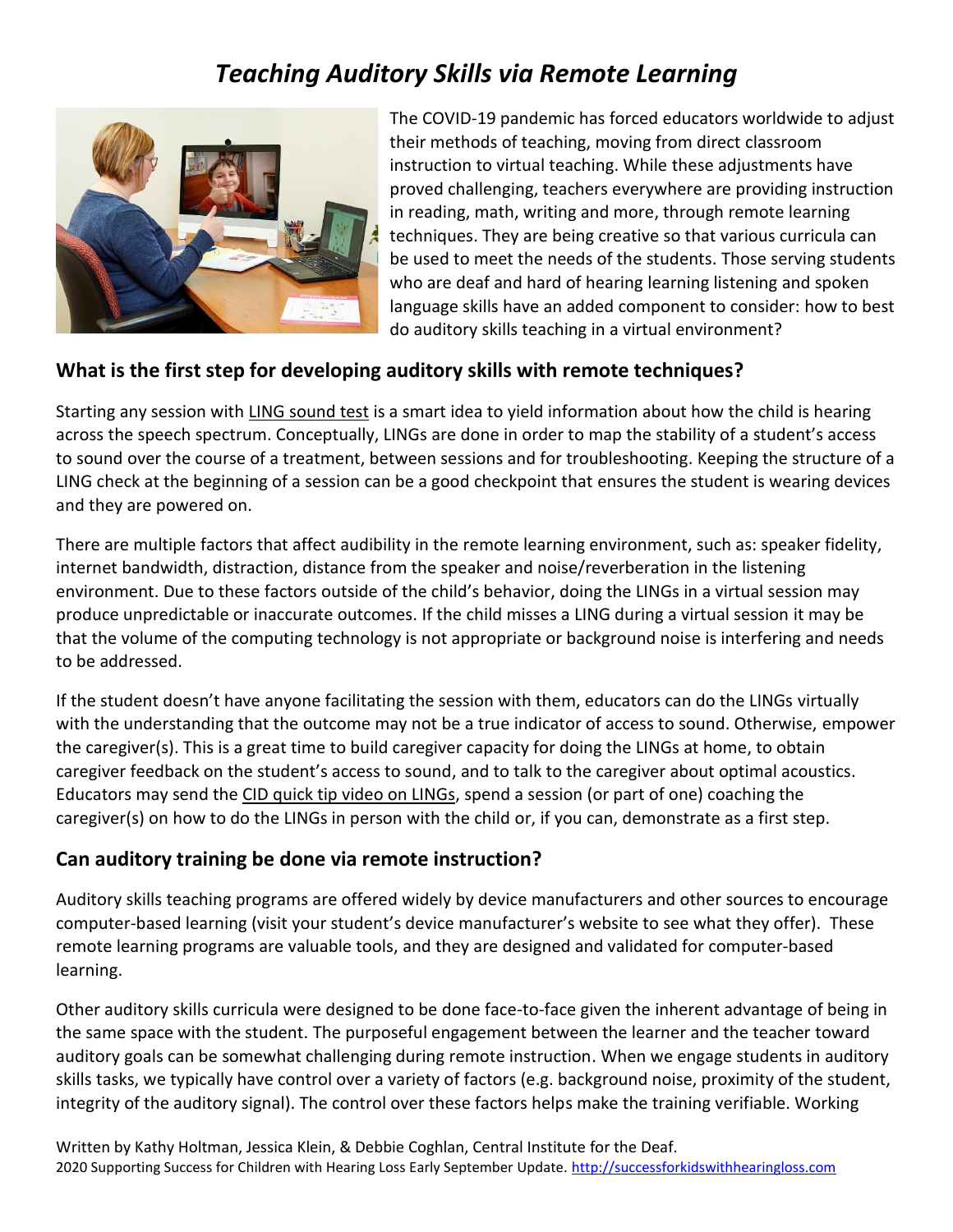with students remotely takes away our control of these factors, which makes engaging in formal auditory skills teaching a challenge with non-computer-based curricula.

While using non computer-based curricula, educators should note on the rating forms that skills were worked on during virtual learning, as a referent that the skills may develop in a modified timeline. It may be useful, in the time of a pandemic, to pause the goal of formal skills training, and to consider this a great time for auditory practice.

## **What is auditory practice and how does it fill the need typically carved out for auditory skills learning?**

Auditory practice is a way in which students can still be encouraged to practice their listening skills while in a less than optimal listening environment. It is a way to practice new listening strategies, encourage selfadvocacy skills and determine what methods are effective for your student. The goal of auditory practice is to enhance listening and discriminating skills regarding the student's own auditory environment. While we use captions throughout our lessons as a support for our students, during auditory practice, you might consider pausing them. Remember to turn them back on before transitioning to the next subject.

#### **Auditory practice can include:**

- Introducing or re-familiarizing strategies for listening and self-advocacy skills.
- Planning auditory lessons with students, including detection or hearing in noise (based on skill level).
- Identifying sounds in the student's environment and localizing sounds.
- Using the time to build on the depth of auditory skills for one ear at a time.
- Teaching the student (and caregiver) to find a quiet listening spot. Small rooms with little reverberation are best. This includes carpeted rooms or those with soft furnishings/curtains.
- Reminding the student to ask for repetitions if needed or to use other repair strategies such as repeating what they heard (e.g., "I heard you say …," "Could you repeat what you said after '\_\_\_'") and asking for specific clarification.
- Building strategies for supplementing listening with devices, such as streaming via Bluetooth.

### **Are there elements of formal auditory skills curricula we can use with remote learning auditory practice?**

The goals and objectives within auditory skills curricula (such as CID's *SPICE* and *SPICE for Life*) can be used to develop goals, and many of the activities within the manuals can be adapted to a remote platform by using the curricula's resources and rating forms to track progress.

If a child is doing well following along in the session, providers could use parts of SPICE/SFL as auditory practice. Providers typically have previous knowledge of the student's present levels. Keep in mind that error patterns, especially unusual ones from the provider's perspective, may be a biproduct of the remote learning environment and should be taken into consideration. Elements of these curricula, however, could be coached and practiced in a remote learning environment, perhaps with the help of a caregiver.

#### **Some skills that can be practiced from these curricula include:**

- listening to a story and answering questions about it
- engaging in a conversation (practice communication repair strategies)